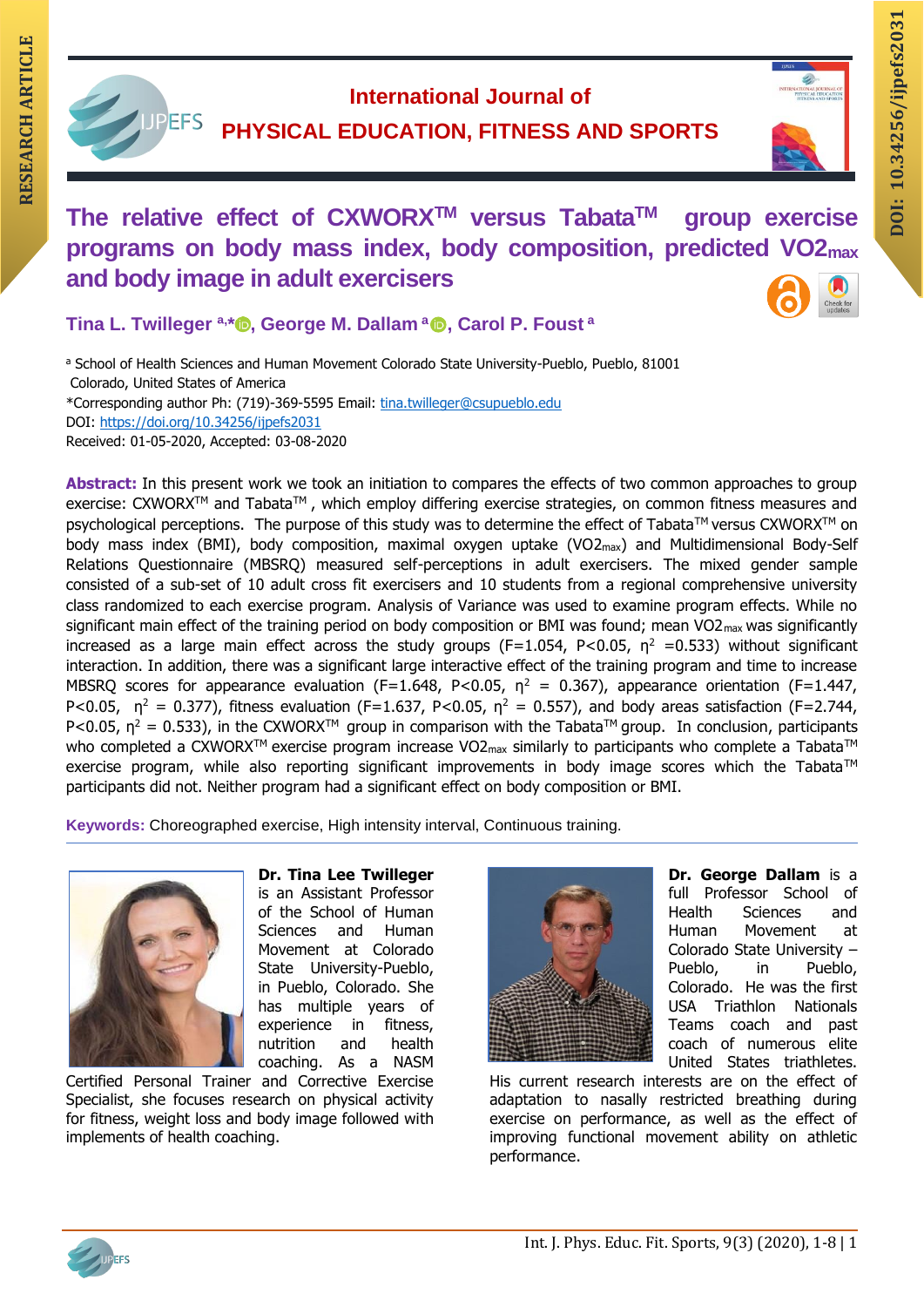

**Dr. Carol Foust** is a full Professor in the School of Health Sciences and Human Movement at Colorado State University-Pueblo. She has made more than 80 peer reviewed presentations and has authored more than 25<br>peer reviewed reviewed

publications. In addition, she was the principal investigator, grant writer, evaluator and/or project member on 34 grants totaling more than \$5.1 million. Dr. Foust is interested in mental, emotional and spiritual health issues and how they impact chronic disease and quality of life.

# **1. Introduction**

Group fitness programs are commonly organized in one of two styles – choreographed movements using a continuous moderate intensity approach (CMIT) or non-choreographed "free" movements applied in a high intensity interval approach (NCHIT). These differences in style are epitomized by the trademarked CXWORX™ program, which uses a CMIT approach and Tabata™, which uses a NCHIT approach. However, the question of whether such differences in style produce different outcomes in physical fitness in a group field application has not been resolved experimentally. More specifically, personal trainers, coaches, exercise physiologists, and scholarly researchers in the fitness industry cannot yet fully articulate benefits provided by the two different styles of exercise, due to the lack of research identifying the difference in direct application [1].

However, a large body of research has examined the differential effects of high intensity interval training (HIT) versus moderate intensity continuous training (MIT) in laboratory settings, with the most recent review and meta-analysis of the available experimental studies on the topic concluding that both approaches significantly improve VO2max in healthy young to middle aged subjects, albeit to a greater degree in HIT training approaches [2]. Current evidence from a metaanalysis of this effect in overweight and obese participants also suggests short-term and long-term HIT training programs can increase VO2max and cardiovascular endurance and lower cardiometabolic risks [3]. In addition, a meta-analysis of this effect in children and adolescents also established a greater relative effect of HIT training in these groups,

although they found no effect based on work interval organization [4].

However, no published studies have examined these comparisons in formalized programs  $(CXWORX<sup>TM</sup>$  and Tabata<sup>TM</sup>) in the field using grouped subjects who self-selected the program without prior knowledge of the approach to be used. Consequently, the purpose of this study was to examine the effect of using the CMIT CXWORX™ program versus the NCHIT Tabata™ program in the field on body mass index (BMI), body composition, self-reported body image and estimated aerobic capacity (VO2max) in young to middle aged mixed gender adult exercisers using a two-group partially randomized experimental trial.

# **2. Experimental Methods**

## **2.1 Participants**

The mixed gender sample (N=20) consisted of 10 adult members of a local fitness training facility and 10 university students enrolled at a small region comprehensive university. Ten participants were female and 10 were male. Descriptive Statistics by gender can be found in Table 1.

## **2.2 Measures**

The dependent variables were measured in the first week of each program and again in the final  $(10<sup>th</sup>)$  week of the program using a consistent testing approach as to time of day and day of the week. The dependent variables included body mass index (BMI), body composition, estimated VO2max from a step test protocol and body self-image factors related to physical activity as assessed by ten subscales from The Multi-dimensional body self-relations questionnaire (MBSRQ).

# **2.3 Procedures**

The study was approved by the Institutional Review Board at Colorado State University – Pueblo. Both classes (CXWORX<sup>™</sup> and Tabata<sup>™</sup>) were taught at the university and the local fitness facility during the same 10 week study period. CXWORX™ was taught from  $6:00 - 6:30$  am on Mondays and Wednesdays and Tabata™ was taught from 6:00 -6:30 am on Tuesdays and Thursdays at the local fitness facility. CXWORX<sup>™</sup> was taught from 12:20-12:50 pm and Tabata™ was taught from 11:00-11:30 am on Mondays and Wednesdays at the university.

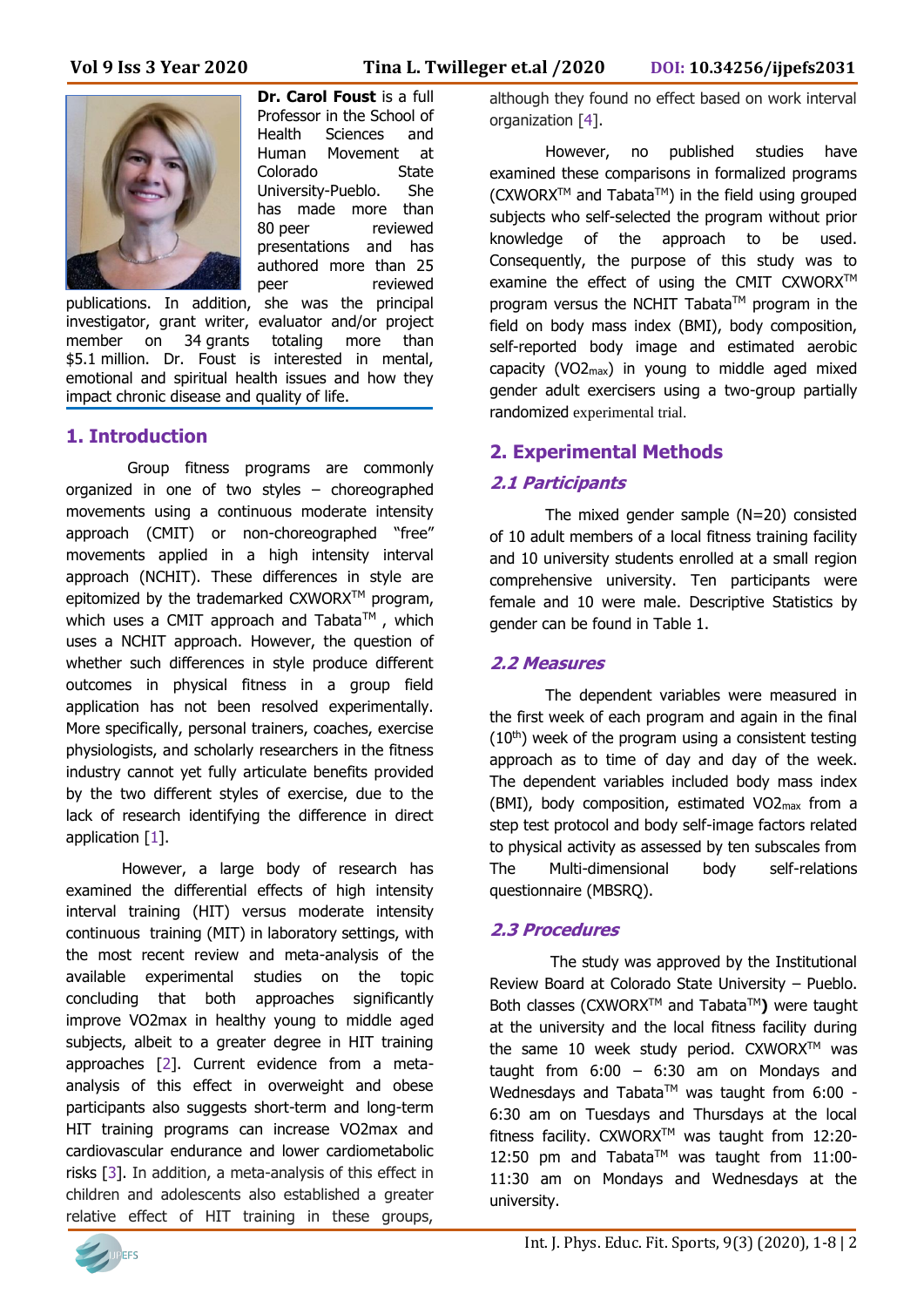| Gender          | Age<br>$(M\pm SD)$ | VO2max (M±SD)  | BMI (M±SD) | <b>Body Composition</b><br>(M±SD) |
|-----------------|--------------------|----------------|------------|-----------------------------------|
| Male $(n=10)$   | $33 + 13$          | $46.4 \pm 7.1$ | 25±4.8     | 25±5.9                            |
| Female $(n=10)$ | $34 \pm 15$        | $44.4 \pm 6.9$ | 27±3.4     | 28±4.3                            |

**Table 1** Participant Descriptive Characteristics by Gender

Participants self-selected enrollment in separate exercise training classes at each facility without prior knowledge of the training format and were then recruited to participate in the study upon doing so. Study participants self-selected one of the two exercise times at each facility at their own discretion and then participated in either a choreographed (CXWORX ™) or non-choreographed (Tabata TM) exercise program at each facility over a 10-week training period, meeting two times per week for 30 minutes. Both programs were led by the same instructor, certified in both training approaches, using consistent methodology and comparable workloads within each class. The CMIT exercise program used the CXWORX™ training method which is performed with music and sequenced to instructor cues at a relatively moderate exercise intensity and whereby the movements performed are similar in every exercise session. The NCHIT exercise program used the Tabata™ training method, which does not utilize a designed sequence of movements, music or talk. Rather, it uses a HIT approach completed in 30 second work intervals interspersed with 10 second recovery intervals.

# **2.4 Data Analysis**

Means and standard deviations were calculated to describe the subject descriptive variables. Means and standard errors were calculated to describe the dependent variables by experimental condition. A mixed two factor ANOVA was used to assess the effect of the independent variable exercise program on each dependent variable. The alpha level was set at 0.05 and effect sizes were interpreted using Eta<sup>2</sup> ( $\eta^2$ ) and the following scale: 0.02 – 0.129 was considered a small effect,  $0.13 - 0.259$  was considered a medium effect and greater than 0.26 was considered a large effect.

# **2.5 Instruments and Software**

Body weight and height were measured using a balance beam scale and stadiometer (Detecto



Model 449 Medical Scale, Detecto, USA) with body mass index calculated using the standard metric equation: weight (kgs) / height (meters)<sup>2</sup>. Body composition was measured using bioelectrical impedance (Omron Body Composition Monitor, Model: HBF-516B Omron Healthcare, Inc., Kyoto, Japan). VO2max was estimated using the YMCA Step Test protocol as described by the American College of Sports Medicine (Bushman 2017) and previously validated by Bennet et al. [3]. The Multi-dimensional body self-relations questionnaire (MBSRQ) was used to evaluate body image [4, 5].

The MBSRQ is used for assessment of adolescents and adults 15 years-old and older. The 69-item test battery consists of 10 subscales including seven primary factor scales: Appearance Evaluation, Appearance Orientation, Fitness Evaluation, Fitness Orientation, Health Evaluation, Health Orientation, Illness Orientation; and three additional subscales: Body Areas Satisfaction (BASS), Overweight Preoccupation (OP) and Self-Classified Weight (SCW). Evaluation factors are focused on the subject's self perceptions relative to the constructs of appearance, fitness, and health. Orientation factors are focused on the subjects self perceptions of the value of engaging in behavior designed to improve the constructs of appearance, fitness, health and address illness. The additional BASS subscale addresses self-perception of specific areas of body appearance. The overweight preoccupation subscale addresses general concern and anxiety related to body weight and eating behaviors. The selfclassified weight subscale addresses the subject's classification of their own weight status relative to perceived normative status, as to whether they consider themselves as overweight or underweight. The evaluation consists of affective, cognitive, and behavioral elements. The affective elements address the subject's beliefs about their own body. The cognitive elements address their thoughts about the value of attention paid toward their own body. The behavioral elements refer to their chosen actions in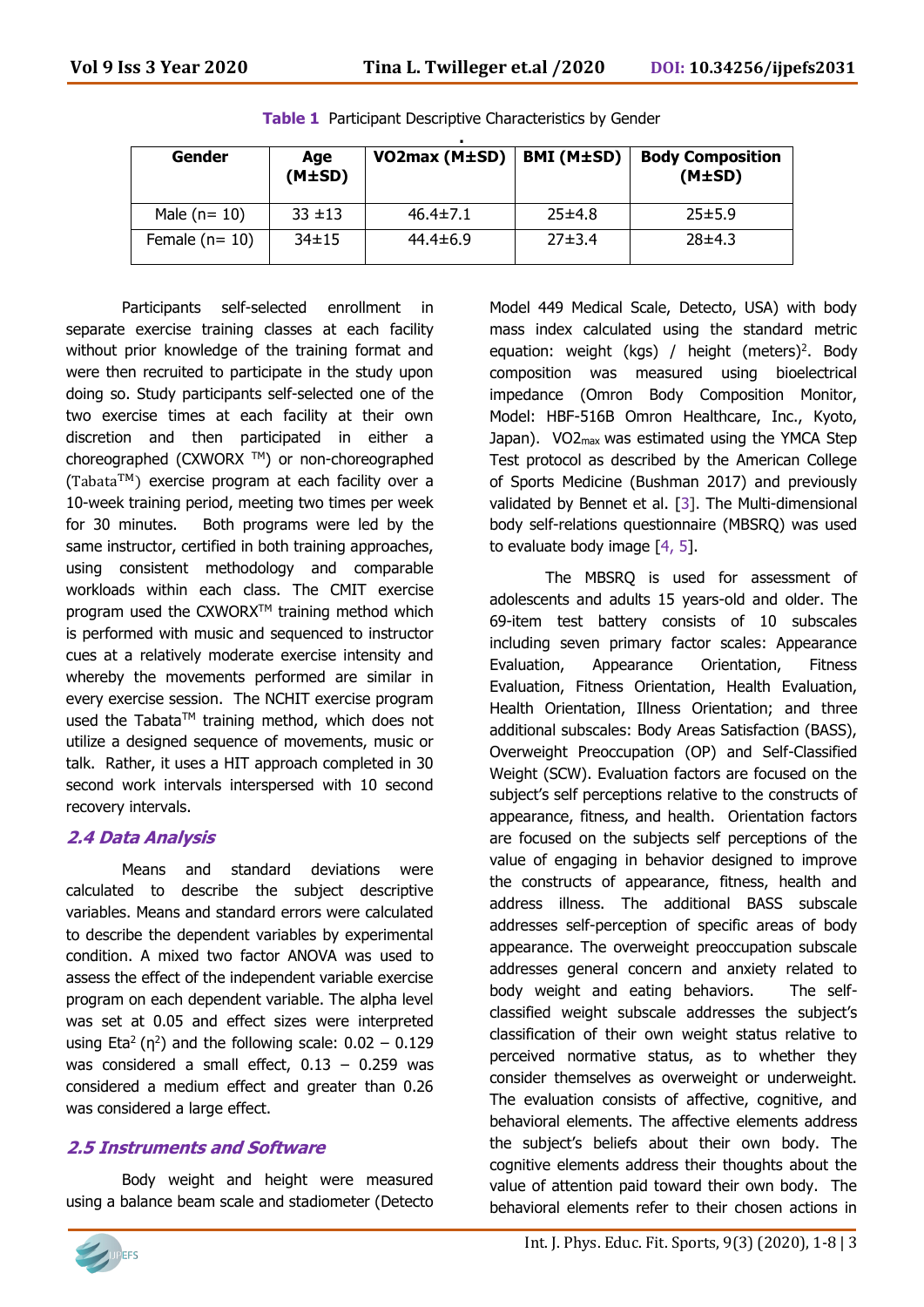relation to their body in accordance with the three physical domains: appearance, fitness or health/illness. Each question response is scored on a 1-5 Likert scale with responses in the various elements averaged to produce each factor score [6, 7].

The statistical analysis was completed using the Statistical Package for the Social Sciences (SPSS version Premium v26, USA).

## **3. Results**

#### **3.1 Physiological Results**

A significant large main effect of the exercise programs to increase VO2max was calculated from pre to post illustrating that the cardiovascular fitness levels in participants improved in the programs overall (F=27.54,  $p = 0.000$ ,  $\eta^2 = 0.533$ ). However, there were no significant main effects of the exercise programs on BMI or body composition. There was also no significant interaction effect of exercise program on VO2max, BMI or body fat percentage indicating that both groups responded to the exercise programs in the same way. These results are illustrated in Table 2.

#### **Appearance Orientation**

There was a significant large interaction effect between time (pre/post) and exercise program (CXWORX<sup>™</sup> vs Tabata<sup>™</sup>) (F=9.566, p = 0.006,  $n^2$  = 0.377), as depicted in figure 2. Main effects were not significant. The interaction indicates that participants in the CXWORX group improved significantly in their belief that the fitness program resulted in improved appearance whereas participants in the choreographed Tabata group did not.

#### **Fitness Evaluation**

There was a significant large interaction effect between time (pre/post) and exercise program (CXWORX<sup>™</sup> vs Tabata<sup>™</sup>) (F=9.053, p = 0.008,  $n^2$  = 0.557), as depicted in figure 3. Main effects were not significant. The interaction indicates that participants in the CXWORX group improved significantly in their self perceptions of physical fitness as a result of their training program whereas participants in the Tabata group did not.

#### **Body Areas Satisfaction Scale**

There was a significant large interaction effect between time (pre/post) and exercise program

| Table 2-Effects of Training on BMI, Body Composition and VO2max |                  |                   |                  |                   |  |  |  |
|-----------------------------------------------------------------|------------------|-------------------|------------------|-------------------|--|--|--|
| Dependent Variable                                              | CXWORX™          | CXWORX™           | Tabata™          | Tabata™           |  |  |  |
|                                                                 | Pre              | Post              | <b>Pre</b>       | <b>Post</b>       |  |  |  |
| Body Mass Index (BMI)                                           | $24.7 \pm 2.82$  | $24.57 \pm 2.97$  | $26.77 \pm 3.86$ | $26.17 \pm 3.89$  |  |  |  |
| Body Composition (% Fat)                                        | $26.25 \pm 8.03$ | $29.77 \pm 4.63$  | $25.27 \pm 5.65$ | $24.92 \pm 5.34$  |  |  |  |
| $VO2_{max}(ml/kg/min)$                                          | $44.42 \pm 6.79$ | $48.42 \pm 7.88*$ | $46.4 \pm 8.48$  | $50.58 \pm 8.56*$ |  |  |  |
| *Significant pre post main effect difference at p<0.05.         |                  |                   |                  |                   |  |  |  |

## **3.2 Psychological Results**

#### **Appearance Evaluation**

There was a significant large interaction effect between time (pre/post) and exercise program (CXWORX<sup>™</sup> vs Tabata<sup>™</sup>) (F=5.007, p = 0.038,  $\eta^2$  = 0.367), as depicted in figure 1. Main effects were not significant. The interaction indicates that participants in the CXWORX group improved significantly in their reported self-perception of their appearance whereas participants in the Tabata group did not.

(CXWORX<sup>™</sup> vs Tabata<sup>™</sup>) (F=5.271, p = 0.034, n<sup>2</sup> = 0.533), as depicted in figure 4. Main effects were not significant. The interaction indicates that participants in the CXWORX group improved significantly in body area satisfaction as a result of their training program whereas participants in the Tabata group did not.

No significant main or interaction effects were found for the Fitness Orientation, Health Evaluation, Health Orientation, Illness Orientation, Overweight Preoccupation or Self-Classified Weight scales.

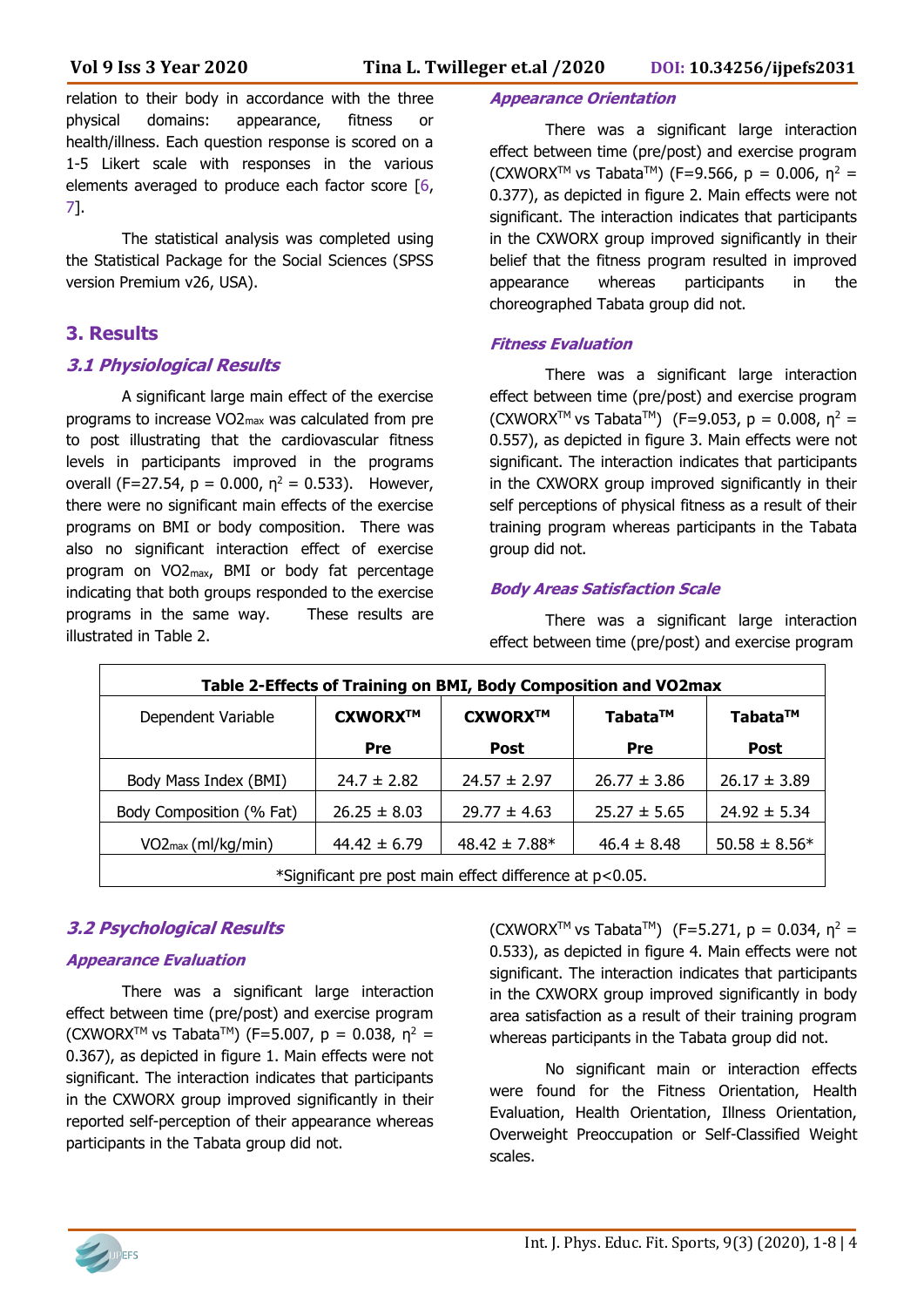

**Figure 1** Depiction of interaction between time (Pre, Post) and exercise program for the Appearance Evaluation scale.



**Figure 3** Depiction of interaction between time (Pre, Post) and exercise program for the Fitness Evaluation scale.

## **4. Discussion**

The participants in both exercise programs experienced significant and comparable gains in predicted VO2max from both forms of training. However, neither group experienced significant changes in BMI or body composition. Further, the choreographed moderate continuous exercise CXWORXTM exercise program subjects self-reported improvements in MBSRQ measured appearance evaluation, appearance orientation, fitness evaluation and body area assessment satisfaction scales, whereas the non-choreographed high intensity interval training Tabata™ group did not report such changes.

The absence of positive effect on the BMI and body composition of the subjects in these exercise programs may reflect a combination of the relatively low total exercise load possible when exercising only 30-minutes twice per week, as well as





**Figure 2** Depiction of interaction between time (Pre, Post) and exercise program for the Appearance Orientation scale



**Figure 4** Depiction of interaction between time (Pre, Post) and exercise program for the Body Areas Satisfaction scale.

the nature of the study subjects entry fitness levels, which placed them as gender groups in the above average level for both men and women (Males: mean VO2max =  $46.4 \pm 7.1$ , mean age =  $33 \pm 13$ ; Females: mean VO2max =  $44.4 \pm 6.9$ , mean age =  $34 \pm 15$ ) [8]. While both HIT and MIT have been shown to elicit positive body composition changes in overweight and obese adults [9], the subjects in this study were classifiable as non-obese (mean male BMI =  $25 \pm 4.8$  mean female BMI = and  $27 \pm 3.4$ ) by comparison to American College of Sports Medicine standards [10], upon entry to the study. In addition, the majority of the participants were self-reported habitual exercisers and consequently may have been less subject to improvements in body composition created by a new exercise program. Further, the exercise programs did not include a specific dietary component beyond the basic nutritional advice commonly offered by fitness instructors in the field. Finally, the total exercise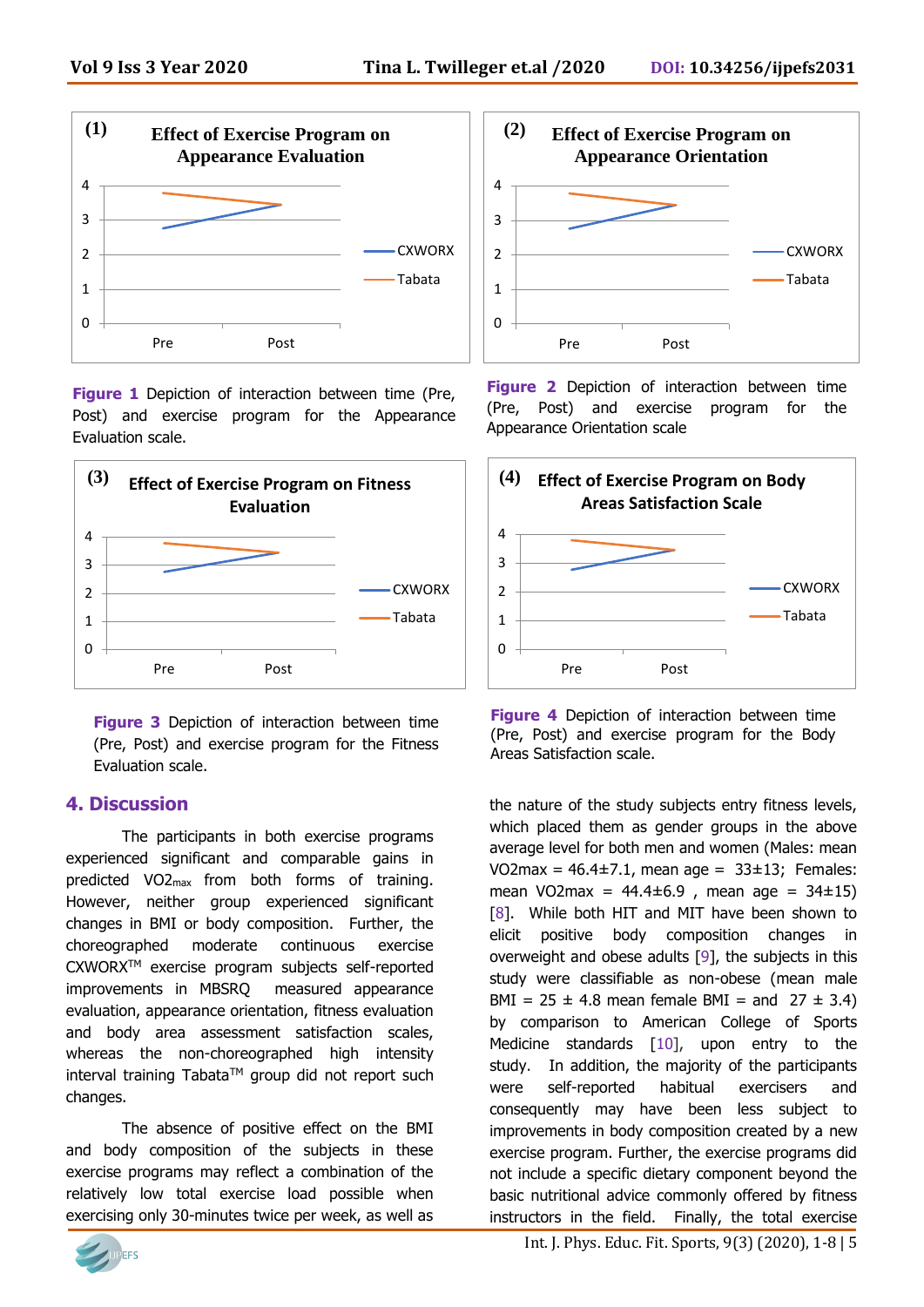duration of 60 minutes per week in these programs falls considerably below the minimum of 150-250 minutes per week advocated by the ACSM position statement on this topic [11], as necessary to maintain present body weight or create minor losses in body weight through exercise.

The improvements in VO2max experienced by both exercise groups was expected based on the most recent meta-analysis of the effect of HIT versus MIT [2]. However, the lack of significantly greater improvement in the Tabata group using a HIT approach was unexpected as Milanovic et. al. demonstrated greater improvements in VO2max following HIT training in comparison to MIT [2]. Our result may reflect the differences which occur in the field versus laboratory application of HIT. Field approaches commonly use group-based work volumes and self-directed work rate intensity while controlled laboratory studies most often use workloads that are individually determined from prior testing and training loads are optimized.

A significant yet largely unexamined experimental question regarding the application of practical exercise programs in the field to improve or maintain fitness relates to the potential for positive psychological changes which may also occur as a function of the type and intensity of exercise program used. This study suggests that the CMIT approach of CXWORX™ may produce more favorable changes in self-perception than the NCHIT approach of Tabata<sup>™</sup>. This finding parallels the findings of Foster et al. who found that Tabata training protocols were significantly less enjoyable than a moderate intensity continuous exercise approach [12]. Littrel further demonstrated that exercisers with poor body self-image prefer aerobic exercise in comparison with anaerobic exercise approaches [13]. Current ideas about HIT training suggest that they are more time efficient [14], however in the group setting this concept may be less relevant than the potential for enjoyment and positive psychological change.

Consequently, the improved self-perceptions reported by the CXWORX group may simply be due to the idea that the approach is less strenuous and as a result, more enjoyable, a finding which parallels the results of several other studies examining the affective responses to HIT versus MIT approaches in adults [15-17]. However, by contrast Olney et al. found that younger adults (mean age =  $24\pm3.3$  yrs.) did not report aversive affective responses for HIT approaches [18].

A more nuanced explanation for our findings may be that participants in the CMIT CXWORX™ program perceived the nature of this approach to exercise as less outcome oriented than the highly directed NCHIT approach embodied in Tabata<sup>™</sup>, reducing their social physique anxiety levels accordingly. Sicilia et al demonstrated that high social physique anxiety associates with less favorable outcomes in exercise programs by inhibiting autonomous motivation and basic psychological need fulfillment [19]. Further, Ntoumanis and Biddle found that self-mastery focused climates in exercise programs associate with more adaptive motivational patterns than performance-oriented exercise climates [20]. It may be that the non-choreographed, highly structured and intense nature of Tabata™ inhibited the development of a positive and intrinsically motivated self-view among participants in comparison to the choreographed and less intensive nature of the CXWORX™ approach, which may have allowed a more intrinsically motivated view to emerge as clients mastered the dance oriented choreography in a less physically adverse environment.

As with any field based experimental trial, our study has several limitations. First is that while the participant's self- selection of exercise time without prior knowledge of the exercise program format created a natural randomization, the available times may still have exerted a bias on subject group assignment. Second is that while the use of small, gender mixed, heterogenous sample, created though the natural selection process inherent in studying such phenomena in the field, reduced our statistical power, it also improved the study's external validity. Third is our choice of relatively simple field based measures for the dependent variables, which may have potentially reduced our power as they are inherently more variable than more controlled laboratory based approaches. However, using such common practice measures also enhances the ability of practitioners to easily understand and apply the results we obtained. In addition, an examination of the non-significant results does not suggest that Type II errors occurred, in spite of the nature of the sample or the dependent measures used.

# **5. Conclusion**

In conclusion, while both CXWORX™ and Tabata<sup>™</sup> group exercise programs produced significant increases in VO2max, and no significant

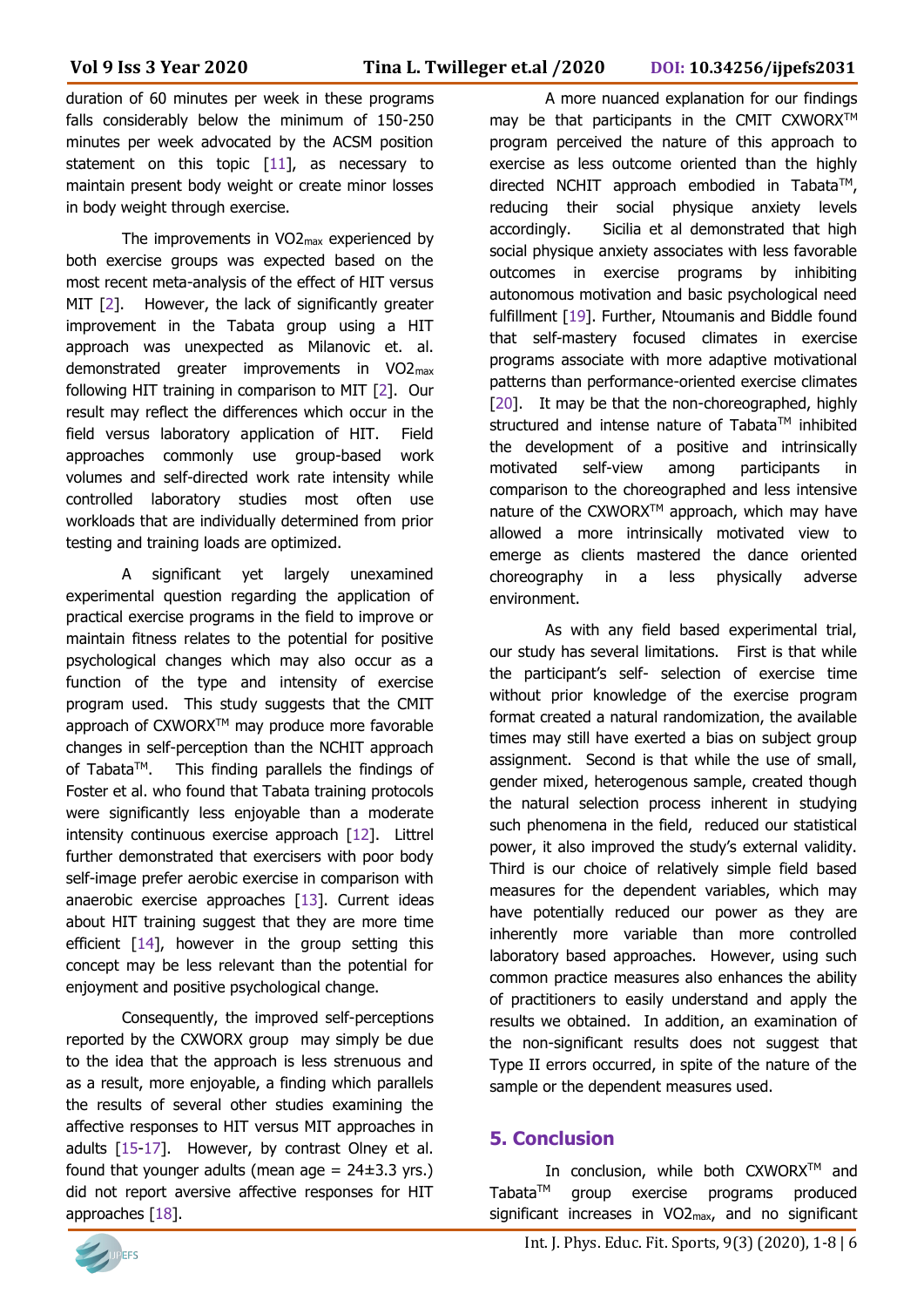effects on BMI or body composition, in experienced and moderately fit subjects; CXWORX™ also produced positive changes in body image while Tabata<sup>TM</sup> did not. Participants in the CXWORX<sup>TM</sup> selfreported significant improvements on MBSRQ scales for appearance orientation, appearance evaluation, fitness evaluation and the body area assessment satisfaction as a result of their participation in the exercise program. This study suggests that a choreographed moderate intensity approach to group exercise may produce more favorable changes in the exercisers body self-image than a nonchoreographed high intensity interval training approach, while conferring similar improvements in physical fitness.

## **References**

- [1] Joanne Hudson, Jonathan R.Males, John H.Kerr, Reversal theory-based sport and exercise research: A systematic/narrative review." Psychology of Sport and Exercise 27 (2016): 168-179. <https://doi.org/10.1016/j.psychsport.2016.08.008>
- [2] Zoran Milanović, Goran Sporiš, Matthew Weston, Effectiveness of High-Intensity Interval Training (HIT) and Continuous Endurance Training for VO2max Improvements: A Systematic Review and Meta-Analysis of Controlled Trials, Sports medicine (Auckland, N.Z.) vol. 45 (2015) 1469-1481. <https://doi.org/10.1007/s40279-015-0365-0>
- [3] Romeo B Batacan Jr, Mitch J Duncan, Vincent J Dalbo, Patrick S Tucker, Andrew S Fenning, Effects of high-intensity interval training on cardiometabolic health: a systematic review and meta-analysis of intervention studies, British Journal of Sports Medicine, 51 (2017) 494-503. <https://doi.org/10.1136/bjsports-2015-095841>
- [4] T.F. Cash, Multidimensional Body–Self Relations Questionnaire (MBSRQ), In Encyclopedia of feeding and eating disorders 2015 (pp. 1-4).
- [5] Thomas F Cash, Multidimensional body-self relations questionnaire (MBSRQ), Norfolk, VA: Author (2000).
- [6] M. Cao, M. Quan, J. Zhuang, Effect of High-Intensity Interval Training versus Moderate-Intensity Continuous Training on Cardiorespiratory Fitness in Children and Adolescents: A Meta-Analysis, International Journal of Environmental Research and Public Health. 16 (2019) 1533.

<https://doi.org/10.3390/ijerph16091533>

[7] Hunter Bennett, Gaynor Parfitt, Kade Davison, Roger Eston, Validity of Submaximal Step Tests to Estimate Maximal Oxygen Uptake in Healthy Adults, Sports medicine (Auckland, N.Z.), 46 (2016) 737-50.

<https://doi.org/10.1007/s40279-015-0445-1>

- [8] William D McArdle, Frank I. Katch, and Victor L. Katch. Exercise physiology: nutrition, energy, and human performance. Lippincott Williams & Wilkins, 2010.
- [9] M. Wewege, R. van den Berg, R.E. Ward, A. Keech, The effects of high-intensity interval training vs. moderate-intensity continuous training on body composition in overweight and obese adults: a systematic review and meta-analysis, Obesity Reviews : An Official Journal of the International Association for the Study of Obesity, 18 (2017) 635-646. <https://doi.org/10.1111/obr.12532>
- [10] Bushman, Barbara, and American College of Sports Medicine. ACSM's Complete Guide to Fitness & Health, 2E. Human Kinetics, (2017).
- [11] Joseph E Donnelly, Steven N Blair, John M Jakicic, Melinda M Manore, Janet W Rankin, Bryan K Smith, American College of Sports Medicine Position Stand. Appropriate physical activity intervention strategies for weight loss and prevention of weight regain for adults, Medicine and Science in Sports and Exercise, 41 (2009) 459-471.

<https://doi.org/10.1249/MSS.0b013e3181949333>

- [12] Carl Foster, Courtney V. Farland, Flavia Guidotti, Michelle Harbin, Brianna Roberts, Jeff Schuette, Andrew Tuuri, Scott T. Doberstein, and John P. Porcari, The Effects of High Intensity Interval Training vs Steady State Training on Aerobic and Anaerobic Capacity, Journal of Sports Science & Medicine, 14 (2015) 747-755.
- [13] Littrell, Ashley, The Relationship Between Body Image and Exercise Type, (2017). [https://dc.etsu.edu/honors/366/](about:blank)
- [14] Martin J Gibala, High-intensity interval training: a time-efficient strategy for health promotion?, Current Sports Medicine Reports, 6 (2007) 211- 213.

[https://doi.org/10.1097/01.CSMR.0000306472.](https://doi.org/10.1097/01.CSMR.0000306472.95337.e9) [95337.e9](https://doi.org/10.1097/01.CSMR.0000306472.95337.e9)

[15] Sarah J. Hardcastle, Hannah Ray, Louisa Beale and Martin S. Hagger, Why sprint interval training is inappropriate for a largely sedentary population, Frontiers in Psychology, 5 (2014)